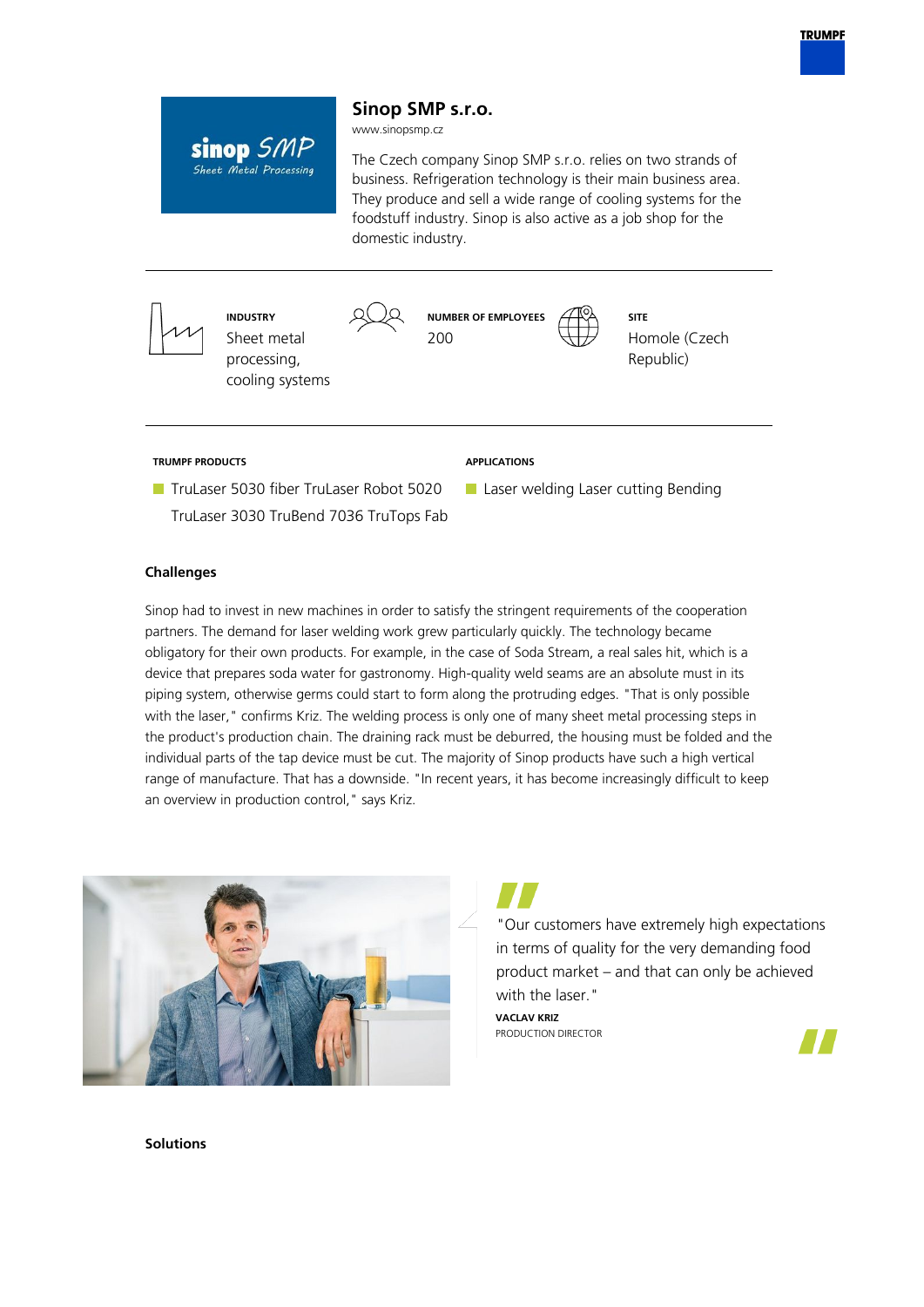Sinop bought the laser machine TruLaser 5030 fiber. From the very beginning, the sheet metal fabricators did not just have laser cutting in mind. "We wanted to keep the option open of using the laser for welding in future as well," says Kriz. That is why the laser welding cell TruLaser Robot 5020 was soon added.

## **Implementation**

The TruDisk laser is used with the TruLaser 5030 fiber as well as the TruLaser Robot 5020 in the laser network — an economical start to laser welding. "However, the demand for laser welding work grew so quickly that a second TruLaser Robot 5020 followed just a year later," remembers Kriz. Due to the high vertical range of manufacture, Vaclav Kriz and his team use the production software TruTops Fab to avoid falling victim to their own success. An important milestone - as it makes it possible to monitor the production in real time as well as to improve coordination of the production processes.







#### **Forecast**

"TRUMPF is still advising us on the optimization of our processes," says Kriz. "The entire team benefits greatly from it." Regardless of whether it's about the machines or the people operating them: Sinop feels well-positioned and ready for new and demanding customer requirements.

#### **Find out more about our products**



## **TruLaser 5030 fiber**

The TruLaser Series 5000 is a power pack among the TRUMPF laser machines. It is particularly impressive with its high processing speed and part quality – even with thick mild steel and complex contours. Operator involvement and non-productive times are reduced thanks to clever assistance systems, meaning you produce even more economically and reliably than ever.